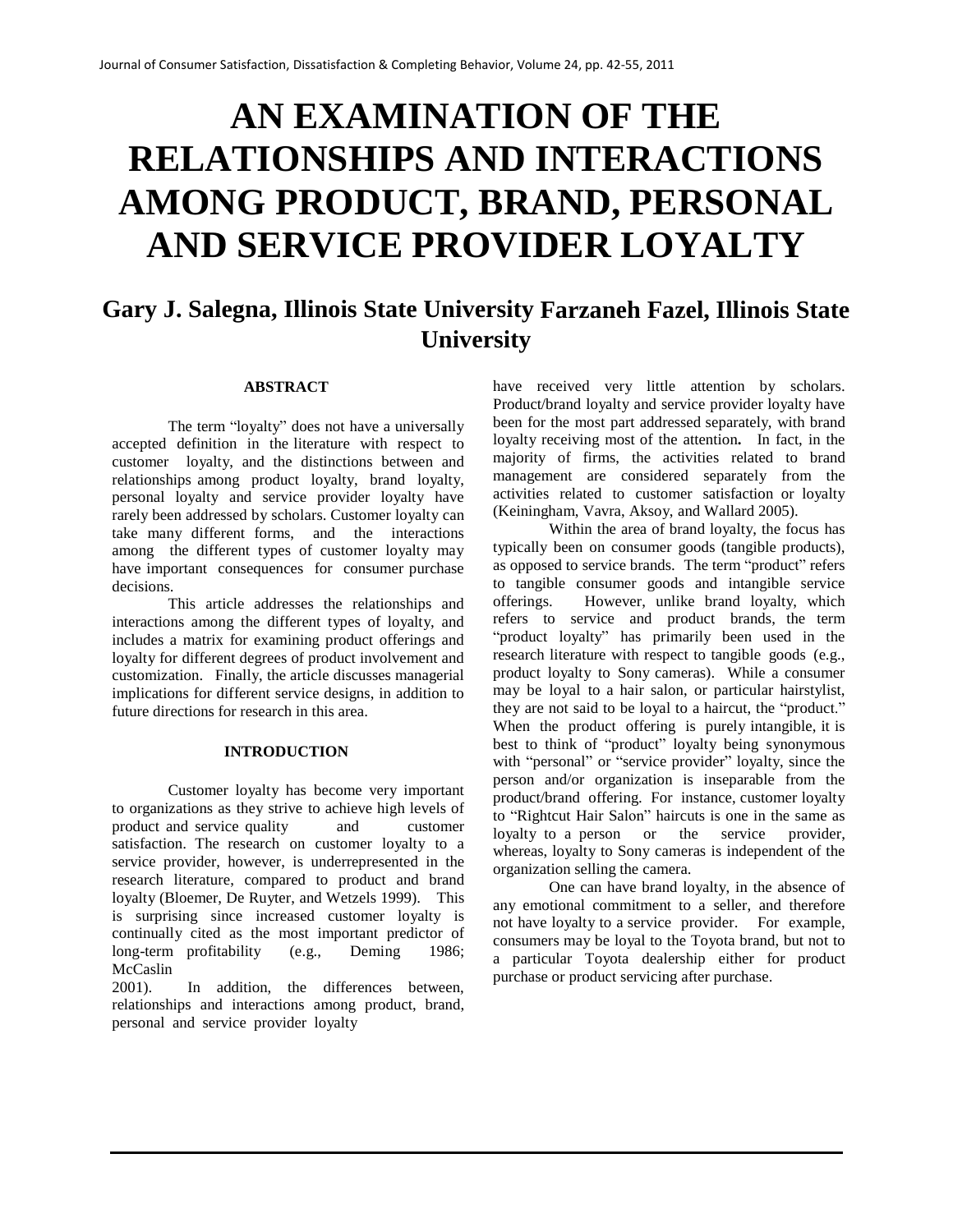viewed as an all or nothing concept, most consumers do not frequent just one restaurant (even among similar types of restaurants), or one type of retail store for a particular product, but given a choice customers may have a few predominant stores or restaurants that they frequent on a regular basis. The larger the pool of alternative choices, without a differentiating weight given to preference, the weaker the service loyalty.

A service provider herein represents an organization whose activities fall within the service sector, including health care services, financial services, professional services (e.g., legal), educational services, hospitality/travel/tourism services, sports/arts/entertainment services, telecommunications services, rental/leasing services, personal services (e.g., hairstyling), retail services, repair/maintenance services (e.g., lawn care, auto repair), governmental services (e.g., police service), and nonprofit services (e.g., religions, museums) (Fisk, Grove, and John 2004; Krajewski and Ritzman 2002). *In addition, service provider loyalty, as the term is used in this article, is limited to a particular service provider, and does not include all sellers of the same brand name*.

While there are some points of similarity between these two fields of loyaltybased research (product/brand and personal/service loyalty), the differences are significant and an examination of the different types of loyalty is warranted.

#### **LOYALTY DEFINITIONS**

The term loyalty does not have a universally accepted definition among scholars or practitioners. There is little consensus on what the definition and constructs of loyalty are in the customer loyalty research, or how to measure it (e.g., Grisaffe 2001). The majority of the early marketing studies defined loyalty as primarily a behavioral construct. The frequency of purchases, when given a choice, would be an indicator of a customer's loyalty to an

However, loyalty should not be organization. And, according to Oliver (1999, p.43), "Past researchers had assumed that loyalty could be described sufficiently by patterns of repeat purchase behavior. This notion was put to rest when multi-brand and attitude-based models were proposed, which led to the now popular cognitive-affectiveconative representation of brand commitment." Meaning, a customer's evaluation of the experience (or cognitive satisfaction) leads to an emotional/feelings state leading to their commitment to repurchase, which in turn drives behavioral intent, leading to action to repurchase.

> A widely accepted definition of brand loyalty was presented by Jacoby and Chestnut (1978, p.80-81) where they stated that six conditions must be met. Brand loyalty is defined as "(1) the biased (i.e., nonrandom), (2) behavioral response (i.e., purchase), (3) expressed over time, (4) by some decisionmaking unit, (5) with respect to one or more alternative brands out of a set of such brands, and (6) is a function of psychological (decision-making, evaluative) processes."

> We embrace this point of view and, for the purposes of this article, define brand loyalty as including commitment, behavioral intent and behavior (action) to repurchase a particular brand. Product loyalty can be defined similarly, except that the loyalty exhibited applies to a particular product offering, but may not be generalizable to other product line offerings within the brand. As such, product loyalty and brand loyalty represent different concepts and warrant individual attention (Martisiute, Vilutyte, and Grundey 2010).

> The concept of service provider loyalty (also referred to as service loyalty), a newer area of research that is gaining popularity, can be seen to have evolved into a multidimensional construct that includes cognitive, affective, and behavioral processes. The importance of emotions in relation to loyalty has been mentioned in the literature since the 1960s, but it has not been until fairly recently that scholars have incorporated the attitudinal constructs of loyalty, including the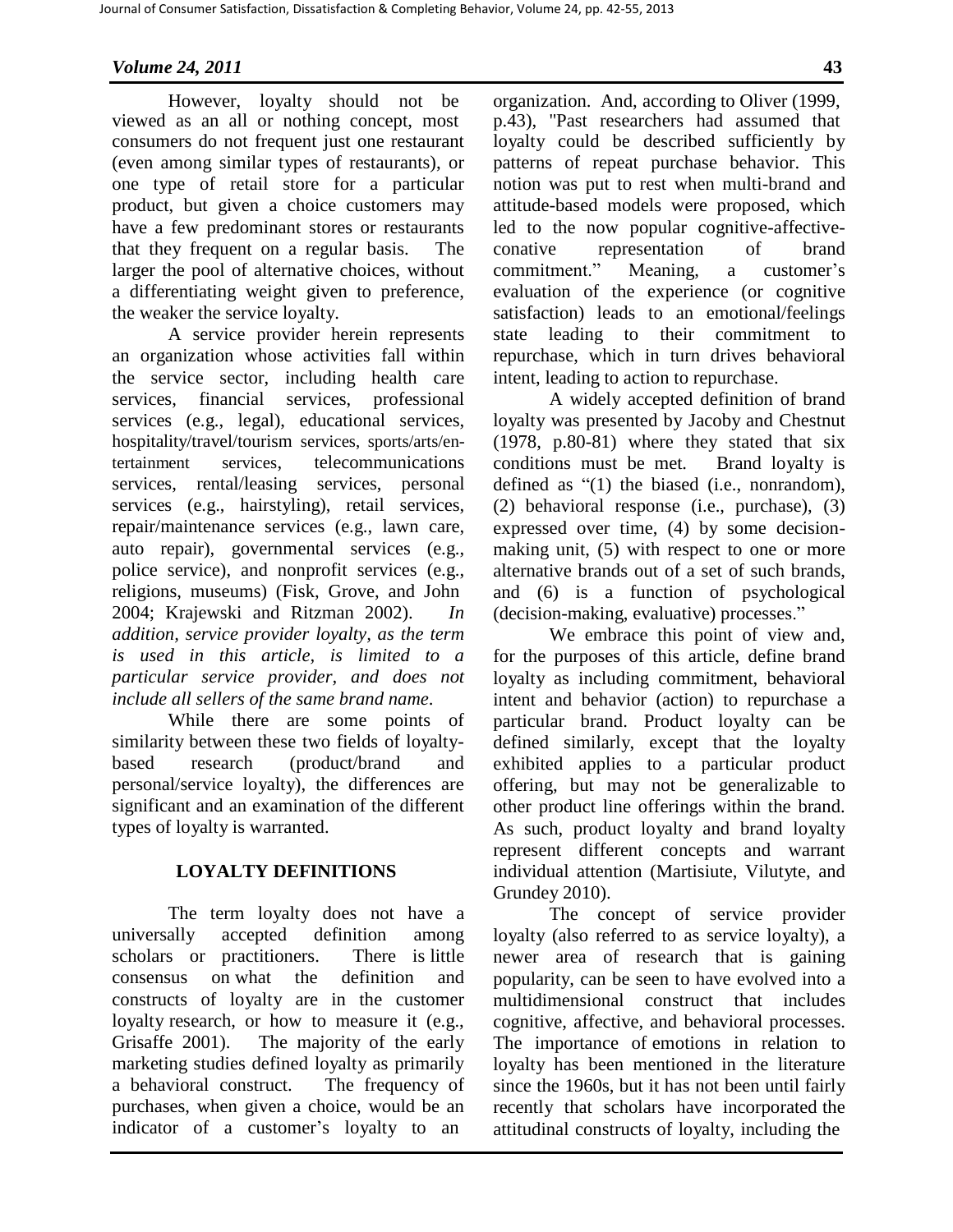#### **44** *Product, Brand, Personal and Service Provider Loyalty*

cognitive and affective processes, into research studies on service provider loyalty (e.g., Bloemer et al. 1999; Fishbein and Ajzen 1975). If loyalty is defined as incorporating an attitudinal dimension, then the measurement of customer loyalty must include the likelihood that a customer will stay with an organization in the future, as opposed to measuring loyalty based solely on past customer patronage (e.g., see Dick and Basu 1994; Jones and Taylor 2007; Salegna and Goodwin 2005).

By extension, for true service loyalty to occur there must exist a psychological dimension that includes satisfaction and emotional commitment to an organization (Yu and Dean 2001). Remaining consistent with defining loyalty as a multidimensional construct, we use the following definition for service loyalty: "*True loyalty to a service provider is the consumer's strong desire to interact/do business with a particular service organization, resulting from high customer satisfaction, emotional commitment, and sustained repeat purchase behavior (demonstrating high exclusivity)*" (Salegna and Goodwin 2009, p.200). (See Salegna and Goodwin 2005 for additional perspective on this definition; see also Han, Kwortnik, and Wang 2008 for an extension of the conceptual model developed by Salegna and Goodwin 2005).

Service brand loyalty is defined in a manner similar to service provider loyalty,

except that the loyalty exhibited pertains to any service providers of a brand, thus, service loyalty (to a particular service provider) may not exist. E.g., loyalty to a service provider measures the extent to which a consumer exhibits loyalty towards a particular McDonald's, as opposed to service brand loyalty, which measures a customer's loyalty to the McDonald's brand.

Personal loyalty represents a customer's commitment and desire to do business with an employee of the service organization. While on the surface this may sound the same as service provider loyalty, since an employee is an agent of the organization, he/she actually represents two very different psychological constructs, and very different implications for the target organization. A customer may be loyal to a person within the organization, but not the organization itself, should the service provider leave the organization.

#### **LOYALTY RELATIONSHIPS**

Figure 1 proposes a model, representing the relationships among product, brand, personal and service provider loyalty. Again, "product loyalty" here represents a customer's loyalty involving tangible consumer goods. First, the relationships are examined, and next the interactions among the different types of loyalty are discussed.

**Figure 1 Relationships among Product, Brand, Personal and Service Provider Loyalty**

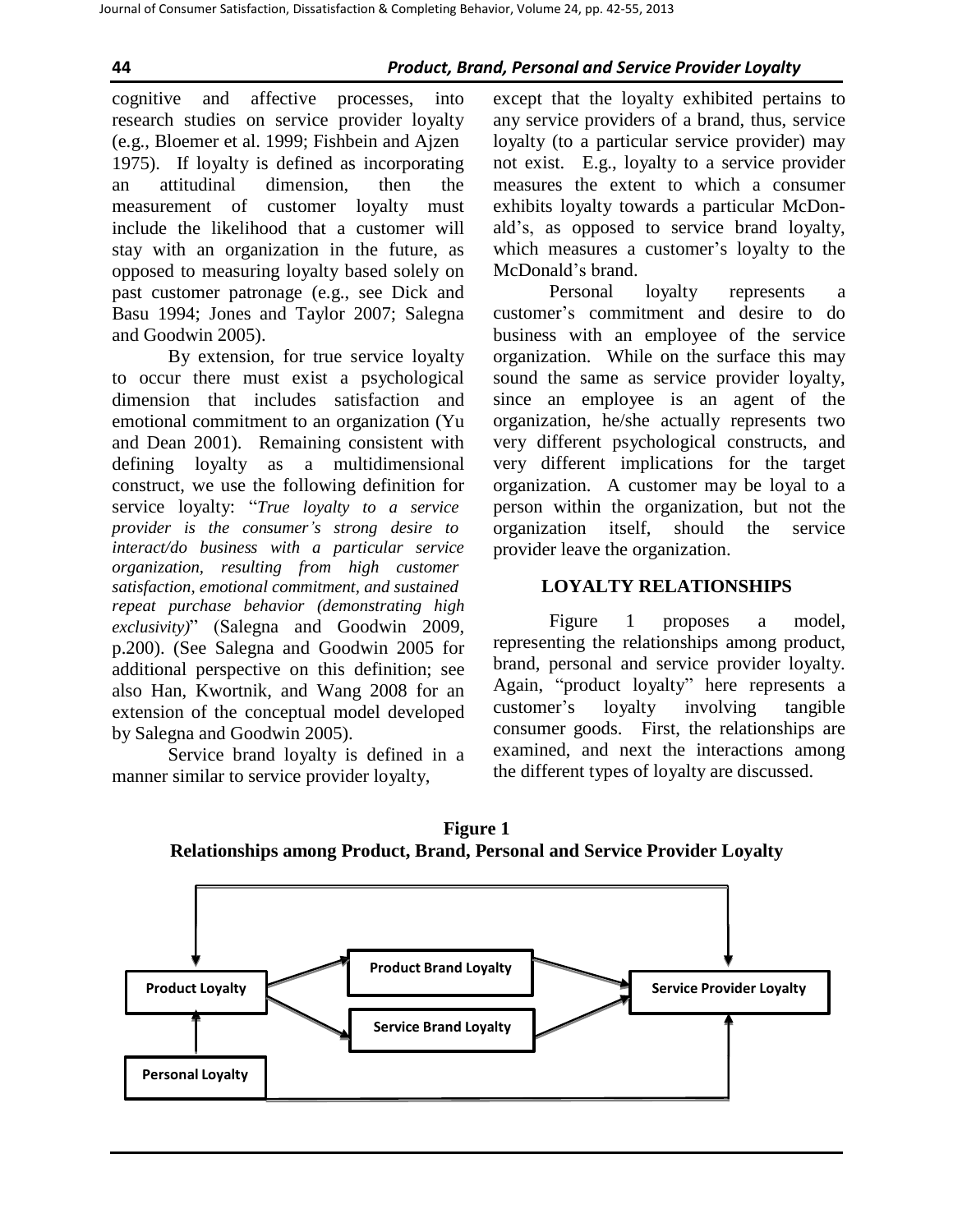Journal of Consumer Satisfaction, Dissatisfaction & Completing Behavior, Volume 24, pp. 42-55, 2013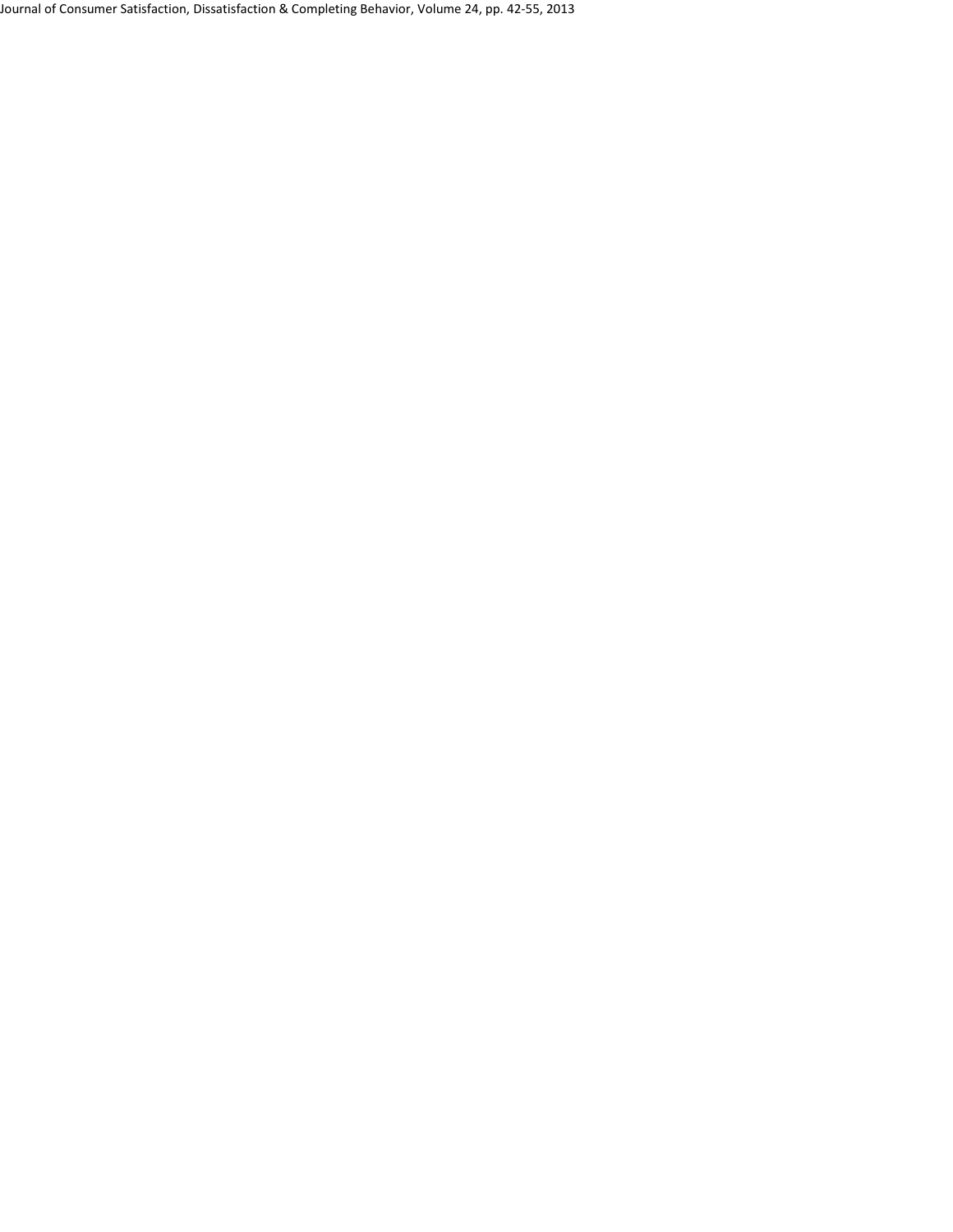## **Personal Loyalty to Service Provider Loyalty**

Many customers are loyal to a service provider due to the personal relationships formed with the employee(s) of the organization. Because most service encounters involve some type of personal contact, what differentiates "truly loyal" customers from the rest is their degree of emotional commitment to the service provider (Salegna and Goodwin 2005). Studies have noted a positive relationship between loyalty to a person within an organization and loyalty to the organization (e.g., see Gwinner, Gremler and Bitner 1998). Newell, Belonax, McCardle, and Plank (2011) also found that trust in the salesperson resulted in a higher perceived customer loyalty to the relationship. The richer the personal connections with the customer, the more the customer tended to perceive a higher sense of loyalty to the relationship. Personal loyalty may also lead to product loyalty (e.g., see Brexendorf, Muhlmeier, Tomczak, and Eisend 2010).

Of course, to the extent that the employee is knowledgeable and competent, the organization benefits. For example, someone who trusts and has developed personal loyalty to an insurance agent may decide to extend their current portfolio of insurance products to include other insurance products. Hence, personal loyalty may not only result in increased service provider loyalty, but increased profits as well.

However, studies have also noted a risk when a customer develops strong loyalty to a person within an organization (e.g., see Arbore, Guenzi, and Ordanini 2009). Strong personal loyalty to a key employee can put the organization at risk, and thus represent a dilemma for organizations. Personal loyalty may not carry over to the organization, and in fact, may make the organization vulnerable if the employee leaves the organization. If the contact person within the organization moves to another department or leaves, the customer may take their business elsewhere, with the potential to also impact brand loyalty.

Perrien, Paradis, and Banting (1995) found that a customer can be loyal to a person within an organization, but this loyalty may not be transferable to the organization itself or to a new employee if the contact person within the organization is moved or leaves the organization. Indeed, Perrien et al. (1995) found that account manager turnover was the most frequent reason why businesses switched their commercial bank accounts. Arbore et al. (2009) also found that personal loyalty to a radio DJ did not result in loyalty to the radio station. And, Bove and Johnson (2009) reported that personal and service loyalties were consistent in a longitudinal study, that is, personal loyalty had a significant impact on service provider loyalty in a hair salon. They reported that among those customers that left and switched to a different salon, almost half reported doing so because their hairstylist left the salon. Therefore, while there is a positive relationship between personal loyalty and service provider loyalty, it only exists as an organizational benefit (enhancing service provider loyalty) as long as the key employee stays with the organization.

Marandi, Little, and Sekhon (2006) also found a correlation between the perception of service provider empathy and customer loyalty. When customer treatment is known to be the same, regardless of the individual contact person in the organization, the organization creates value that transcends individual employees. However, the opposite is true if the customer attributes their treatment (information, special consideration, etc.) and "product" offered to one employee, and believes they will not be provided by other employees in the organization. The lesson to be learned is that organizations must provide value that transcends the customeremployee relationship, and in the process make the value apparent to the customer. In doing so, the organization should build selfsustaining core competencies (technology, expertise, customer treatment, etc.) that extend beyond the domain and core capabilities of any individual employee.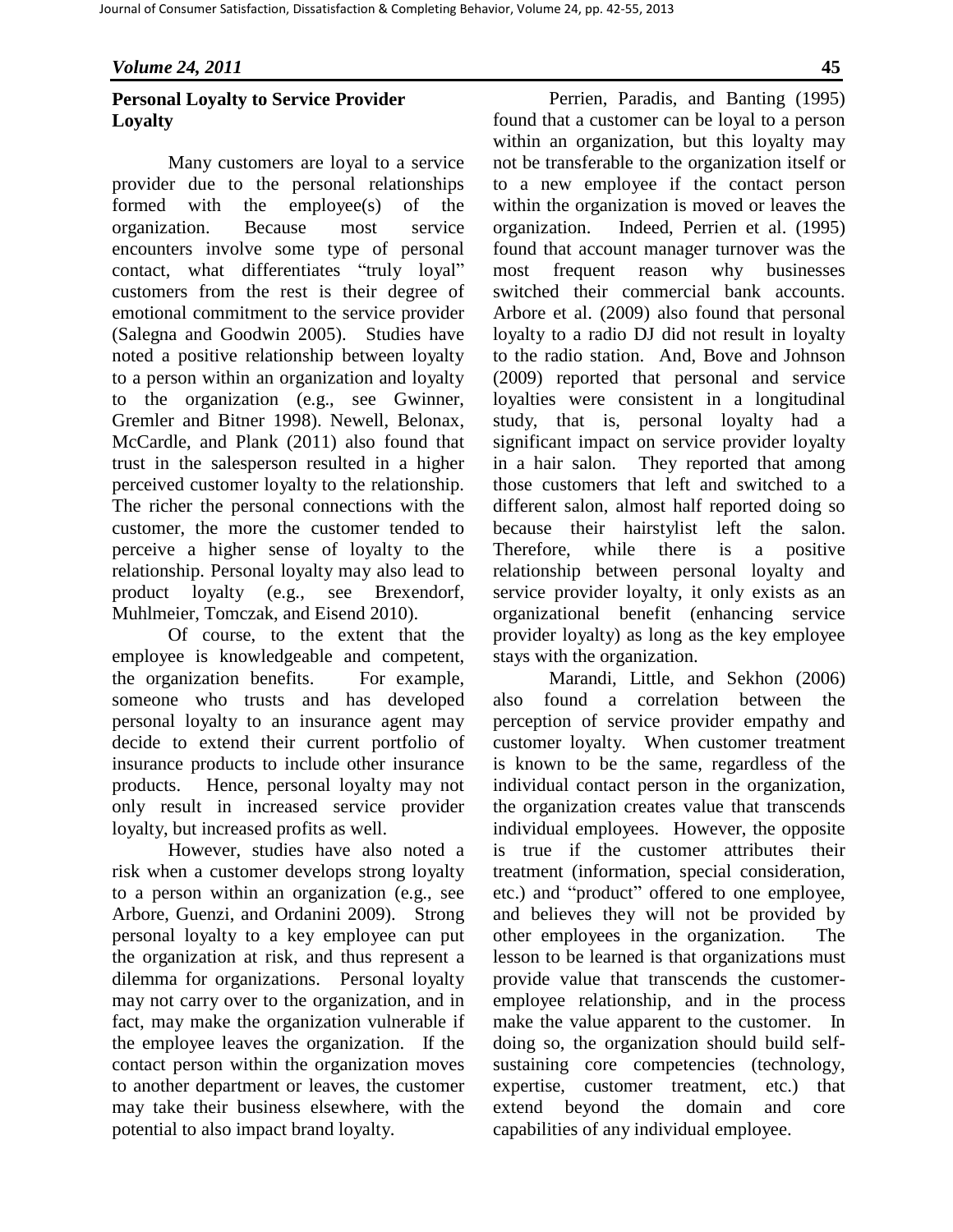# **Product Loyalty and Service Provider Loyalty: Direct and Indirect Relationships**

Product loyalty can lead directly to service loyalty, assuming the presence of emotional commitment, even in the absence of brand loyalty. There may be a particular product and organization that a customer is loyal to; but their loyalty to a product is not generalizable to the brand (assuming more than one product line exists within the brand). Loyalty to a service provider also reinforces product loyalty, as long as emotional commitment remains, creating the continued desire to do business with a particular service provider. For example, as long as a person remains loyal to a hair salon, they may continue to buy products sold by that organization.

Brand loyalty is an important factor in the indirect relationship from product to service loyalty. Loyalty to a product may lead to product brand loyalty, or loyalty to different product line offerings within the brand (e.g., see Torres-Moraga, Vasquez-Parraga, and Zamora-Gonzalez 2008). Typically, product loyalty occurs before brand loyalty, but brand loyalty may also occur without product loyalty; one may buy any product offered within a brand (product or service) based on previous satisfaction with other products of that brand. There are studies reporting that satisfaction with store brands (referring to tangible consumer goods) leads to store loyalty. Huang and Huddleston (2009) suggest that brand loyalty, when it consists of an organization's brand, may result in increased store loyalty. Indeed, Yang and Wang (2008) found that low and medium priced store label products (constituting the store brand) were able to contribute to service brand and individual store loyalty. However, De Wulf, Odekerken-Schroder, and Ossel (2005) found that loyal customers buy store brands. Therefore, there exists the chicken and egg question, but the majority of the research supports the former

relationship (Huang and Huddleston 2009). Still, Huang and Huddleston (2009) state that further investigation is warranted concerning the direction of the relationship between service loyalty and product brand loyalty.

Brand loyalty strength is an extension of how satisfied customers are with an organization's products, so consistency in product quality is important across the product brand. Corstjens and Lal (2000) reported that supermarkets that carry their own high quality product labels benefit from greater brand and store (behavioral) loyalty. Therefore, organizations which carry exclusive brands (especially high quality ones), may benefit from increased customer loyalty and increased profits. The positive relationship reported between brand loyalty and store loyalty occurs for an organization's brands, or for brands exclusively carried by an organization, and may not be significant for brands that are not exclusive to the organization (e.g., Binninger 2008). These brands can be found at a number of service providers, and therefore do not represent a unique offering. Albeit, these brands are not unique, it has been found that customer expenditures on manufacturer brands (versus store brands) will benefit due to increased customer patronage and store loyalty. However, Pepe, Abratt, and Dion (2011) caution that reducing the presence of national brands from a store's product portfolio may reduce customer traffic and sales.

Hsieh and Li (2008) also found that a favorable service brand image for an insurance company increased the effectiveness of advertising campaigns. The public relations perception (PRP) of the organization's public relations practices had a stronger impact on customer loyalty for customers who had a positive brand image of the organization, and the impact of PRP on customer loyalty was negligible if brand image was unfavorable.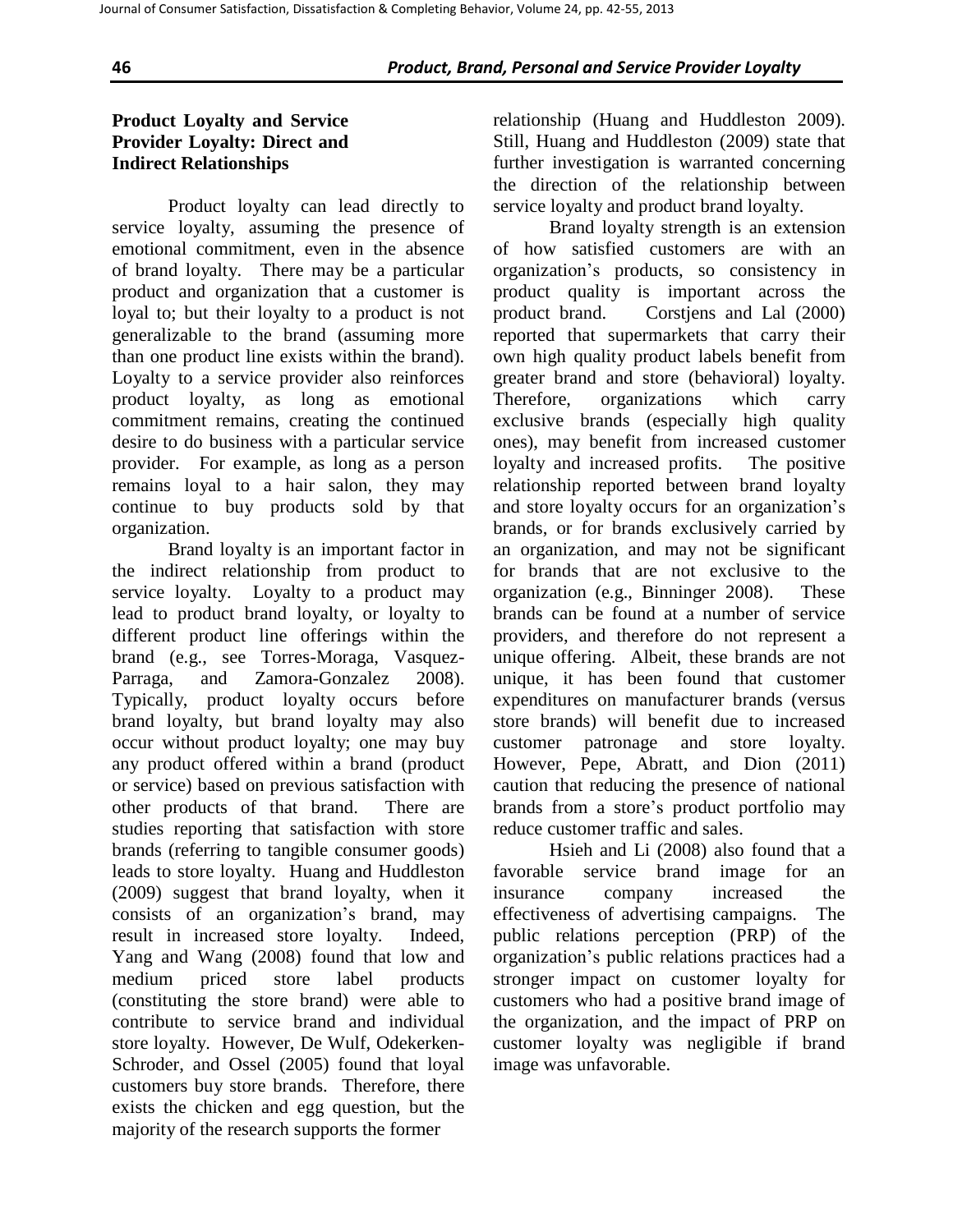# **INTERACTIONS OF THE DIFFERENT TYPES OF LOYALTY WITH SERVICE PROVIDER LOYALTY**

Table 1 displays the key interactions among personal, product and product brand loyalty with service provider loyalty. Note

that only product brand (tangible consumer goods) loyalty is shown in this table. If service provider loyalty exists, service brand loyalty would primarily serve to reinforce existing customer loyalty behavior.

| Table 1                                                                           |
|-----------------------------------------------------------------------------------|
| Interactions of Product, Brand and Personal Loyalty with Service Provider Loyalty |

| <b>Personal*Service Loyalty</b>                   | Loyal to a Person and Service Provider                            |
|---------------------------------------------------|-------------------------------------------------------------------|
| <b>Product*Service Loyalty</b>                    | Loyal to a Product and Service Provider                           |
| <b>Product Brand*Service Loyalty</b>              | Loyal to a Product Brand and Service Provider                     |
| <b>Product*Product Brand*Service Loyalty</b>      | Loyal to a Product, Product Brand and Service<br>Provider         |
| <b>Product*Personal*Service Loyalty</b>           | Loyal to a Product, Person and Service Provider                   |
| Product*Personal*Product Brand*Service<br>Loyalty | Loyal to a Product, Person, Product Brand and<br>Service Provider |

#### **Personal and Service Loyalty**

Personal loyalty and service loyalty occur when a customer has a strong emotional commitment to the person and organization. However, one may be loyal to a person, but not the organization where the person works. Referring to the hair salon example, if the hairstylist moves to a new company, or opens

their own shop the customer may follow this person, and not continue to patronize the organization where they had previously worked. Indeed, this very situation was reported by Bove and Johnson (2009). Therefore, service provider loyalty cannot be automatically assumed when personal loyalty is present, and likewise, customers can be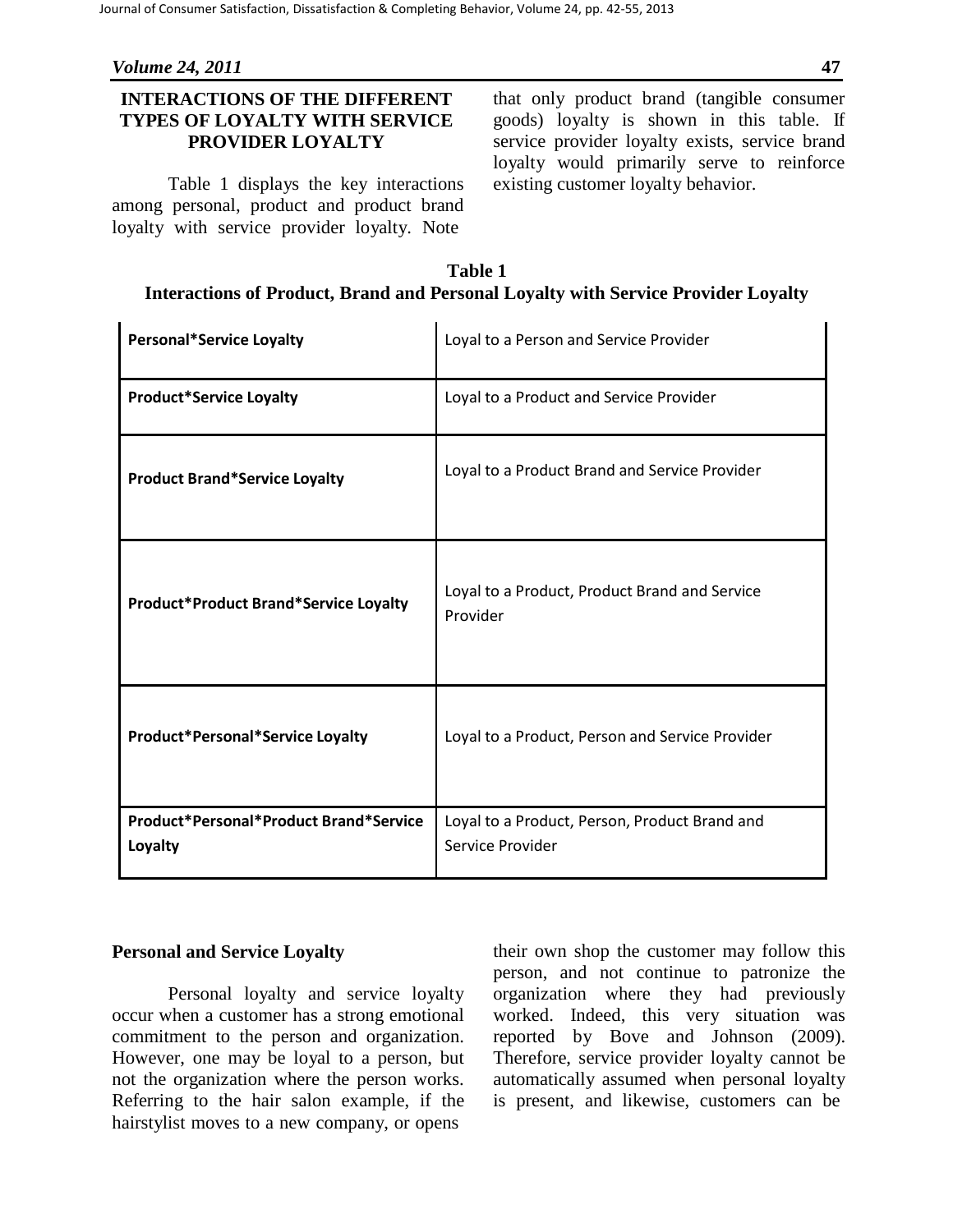loyal to a company without having loyalty to any specific employee.

#### **Product and Service Loyalty**

Situations where product loyalty and service loyalty both exist without product brand loyalty would be where customers buy a product at the same organization. For example, someone may always buy a Sony TV from a particular Best Buy, but loyalty to the Sony brand may be limited, and not generalizable to other Sony products.

#### **Product Brand and Service Loyalty**

Customers may be loyal to a brand and consistently purchase that brand at a specific store. Alternatively, customers may shop at any store with high exclusivity and frequency, but not be product brand loyal. For example, customers may be loyal to the Polo Brand (regardless of products), and they may buy them at any store selling this brand, or they may purchase Polo at any Bergner's (exhibiting service brand loyalty). If they typically purchase the Polo brand at a particular Bergner's store, then product brand loyalty and service loyalty both exist.

#### **Product, Product Brand and Service Loyalty**

Product, product brand and service loyalty all exist **w**hen a number of products are purchased from the same brand at the same service provider. An example of product, product brand and service loyalty would be a customer who consistently buys Sony products (e.g., LCD television, camera) at a particular Best Buy store.

### **Product, Personal and Service Loyalty**

Product, personal, and service loyalty occurs when the product is frequently purchased from the same person at the same service provider. For example, a customer

uses the same salesperson to buy a Ford Taurus at a Ford dealership, or the same salesperson to purchase a Ralph Lauren suit at a particular Nordstrom's store.

#### **Product, Personal, Product Brand and Service Loyalty**

This situation represents the same as the last, with the exception that a number of products of the same brand are purchased from the same salesperson. For example, a customer may consistently purchase several products of the same brand (e.g., Ralph Lauren suit, tie and shirts) from the same salesperson at a particular Nordstrom's store, thus exhibiting product, product brand, personal and service loyalty. The personal loyalty present in these situations is essential to maintaining and building customer loyalty to the service provider, as well as loyalty to the products and brands offered by the organization.

# **PRODUCT INVOLVEMENT: LOYALTY AND SERVICE DESIGN CONSIDERATIONS**

Product involvement refers to the perceived personal relevance of a product category, and involves an ongoing commitment of a consumer with regard to their thoughts, feelings and behavior to a product category (e.g., see Quester and Lim 2003; Suh and Yi 2006). Product involvement has been referred to as being a major moderator that affects loyalty and purchase decisions. The research literature suggests that consumers who are more involved with a brand are more likely to show commitment, and thus more loyalty to that brand (Quester and Lim 2003).

Kapferer and Laurent (1993) defined five major dimensions of product involvement: interest, pleasure, sign (degree to which it expresses the person's self), risk importance and risk probability. Consumers who were high on all dimensions represented a "total involvement" profile. Consumers tend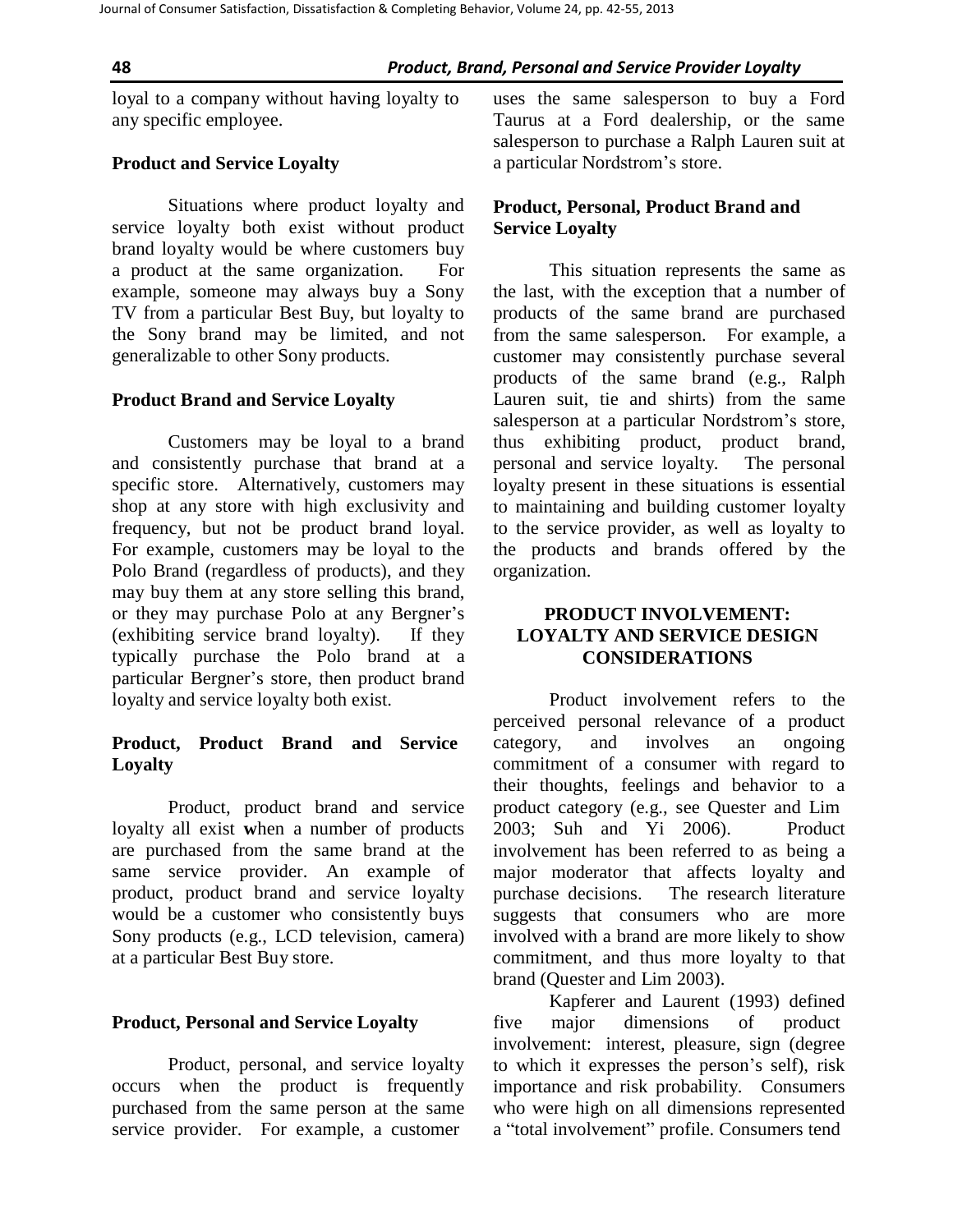to exhibit high product involvement for higher priced items, where the risk of making a bad choice is much greater. Other product categories invoking high product involvement may include product categories that affect "sensory appeal" or a person's health and well-being (Martin 1998)**.**

For high involvement items, the consumer is typically looking for a relationship (e.g., where they get a haircut, get a medical operation, or get their car repaired), and the product offerings, while important, do not create loyalty in the absence of trust and relationship involvement. For low involvement items (e.g., many products at Wal-Mart), the consumer may not be looking for a relationship with the service provider, but rather low prices. And if prices increased, it is unlikely that these same consumers would continue to frequent Wal-Mart. In other cases, the consumer may be looking for overall value in the product/service offerings, and if the perceived value changes they may take their business elsewhere. Most restaurants will fall under organizations offering low involvement product offerings, and the "value" of the product offerings is typically more important to customers than the development of personal relationships.

On an anecdotal note, one author knows a family who will not return to a particular restaurant due to a change in ownership. In this case, it had less to do with a strong personal relationship, than the fact that the cook changed and the food and service were no longer very good. When they asked about the change in ownership, they were told that the previous owners went out of business because the former cook/owner did everything like he was cooking for himself. The implication was that he was not business savvy, and while this may have been the case, the food portions, taste and service were very good. Therefore, while the new owners have attempted to reduce cost, they also lost some loyal customers, who otherwise

would have continued to patronize this restaurant. They obviously went too far in changing the product offering (and in the process the organizational culture), by reducing cost through sacrificing quality service and products, which resulted in customers defecting.

Figure 2 posits a framework for understanding the interactions between the degree of product involvement and product customization, a key service design consideration. Product customization and product involvement are viewed as occurring on a continuum, thus the four cells represented in this matrix would include portfolios of product offerings, which may overlap the artificial divisions found within this matrix. The potential for personal loyalty to impact service provider loyalty (referred to as "personal loyalty effect," and characterized from low to high), and the nature of product offerings are provided for each of the four cells in this matrix.

Consistent with the definition of "product" provided earlier, the term "product" found in Figure 2 refers to both tangible goods and intangible services. For example, a student can have high product involvement with an education at an Ivy League school such as Yale, but show little product involvement in an education at a community college. It is important to keep in mind that "product involvement," like "relationship involvement" is a consumer-based characteristic and not a product-based one. Therefore, for the same product category, different consumers can have very different degrees of product involvement (Martin 1998). This means that some consumers may present exceptions to the generalizations concerning the propensity for consumers to have low or high levels of product involvement for various product categories.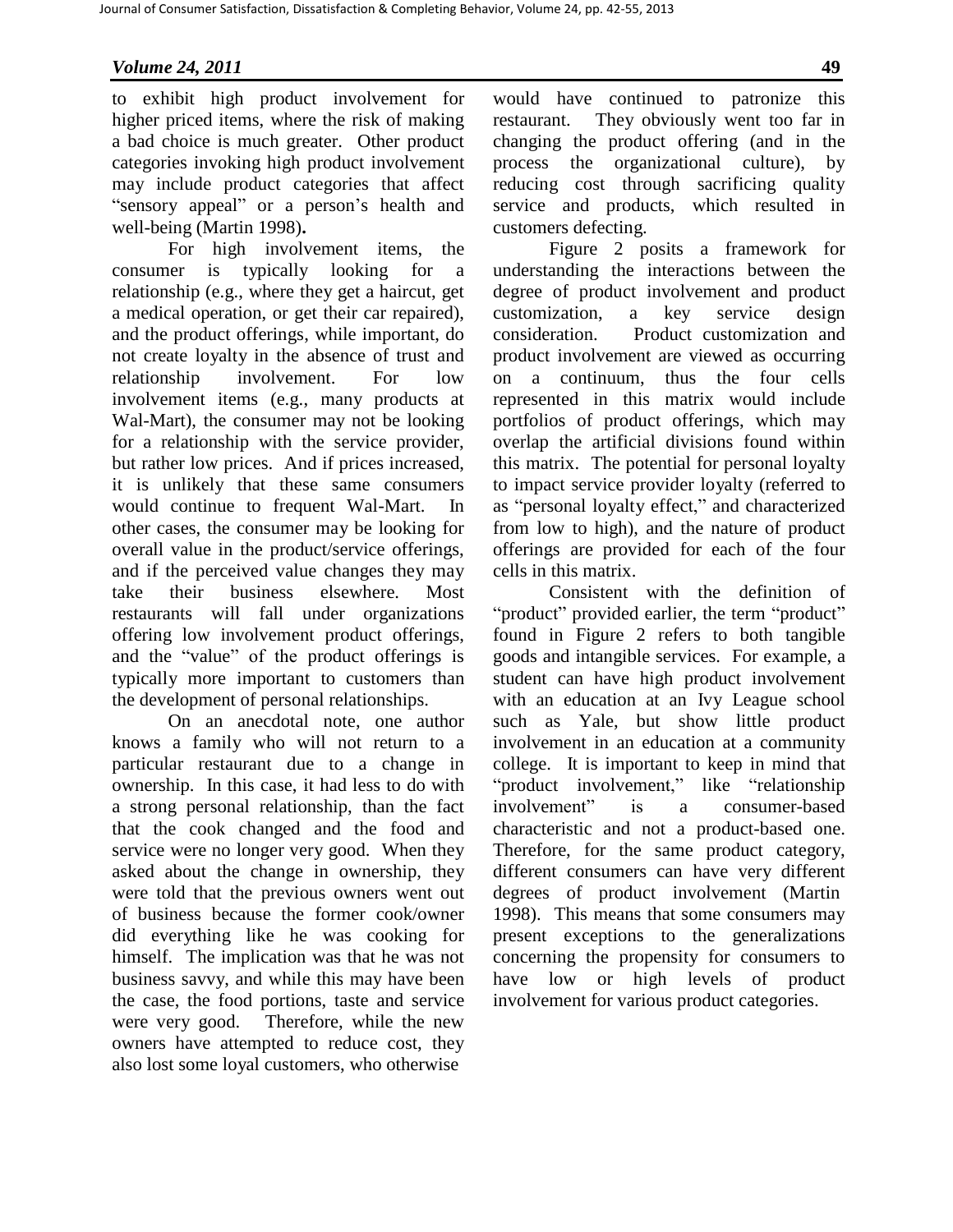#### **Figure 2**

## **Product Offerings and Personal Loyalty Effect for Different Degrees of Product Involvement and Customization**



**Degree of Product Involvement**

## **Cell I. Standardized Product Offerings, Low Personal Relevance**

These items will tend to be the ones purchased with some frequency, without invoking much thought or personal relevance. In general, these will consist of lower cost items that tend to be highly standardized (e.g., commodities). The majority of "product" categories at McDonalds and Wal-Mart tend

to represent the ones in this cell. Service organizations that tend to typify this category are "mass services," products are highly standardized, and there is minimal opportunity on the part of employees to vary the product offerings. Therefore, there is little opportunity to build personal loyalty over time.

It is worth noting that the same service provider can offer products for which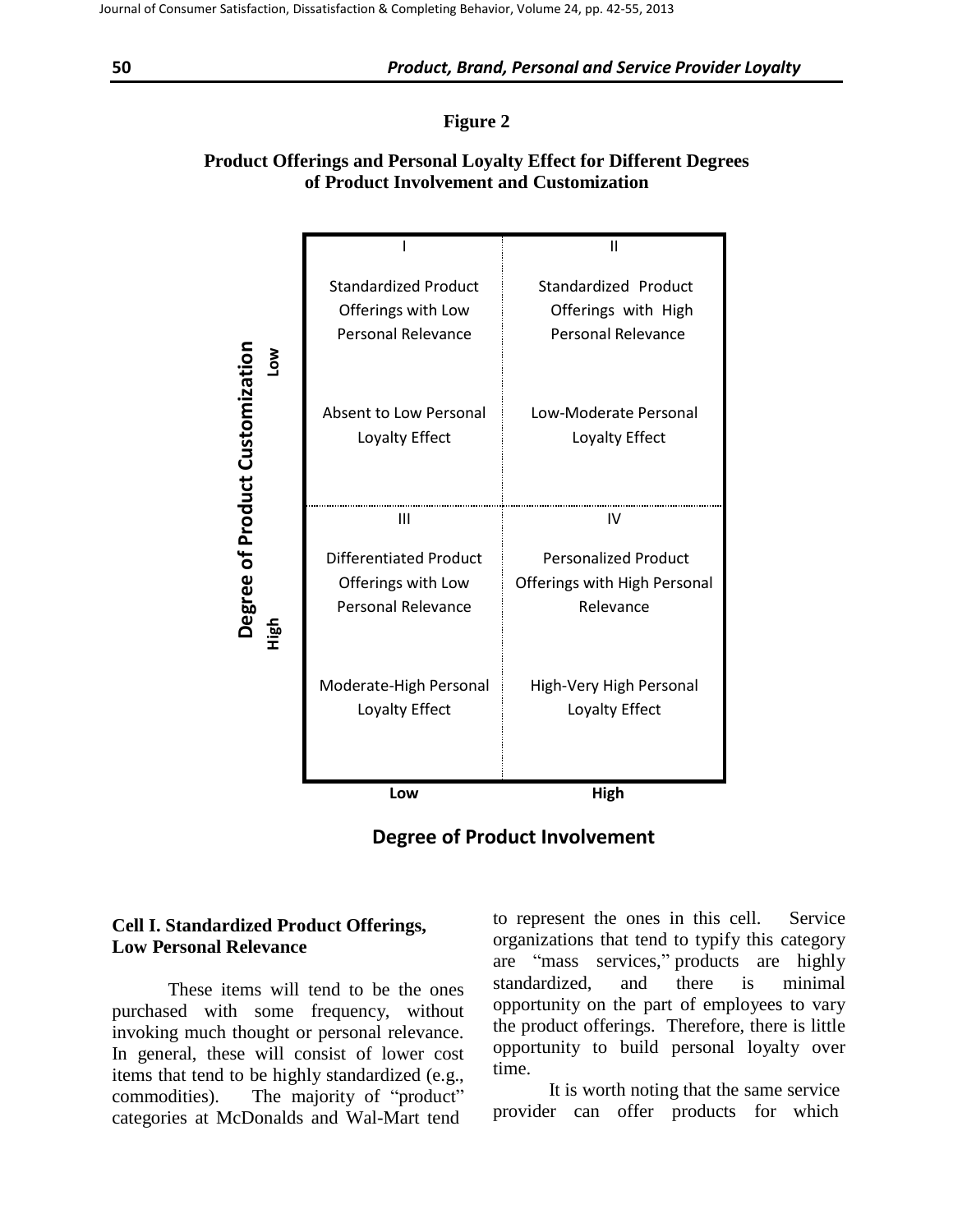consumers exhibit low and high product differentiation (e.g., mass customization involvement. There are product categories found at Wal-Mart (e.g., LCDs or plasma televisions), which tend to be associated with high product involvement behavior in consumers. This category is discussed next.

# **Cell II. Standardized Product Offerings, High Personal Relevance**

This category is similar to the one directly above, except that, the consumer has high product involvement with the product category. The service providers will still tend to be the ones that provide little service variation or flexibility, hence more standardized product offerings, but the consumer is involved in the purchase decision. Examples may include higher priced items such as electronics or automobiles, where personal relevance of the purchase decision, as well as price, is higher.

# **Cell III. Differentiated Product Offerings, Low Personal Relevance**

Although product customization exists, the customer does not have a great deal of product involvement with the product offerings in this cell. Therefore, while customer contact may be high, the consumer is not seeking high relationship involvement, which would imply high product involvement. An example of this category may be a person who goes somewhere to get their hair cut, where price is more important than the person who cuts their hair. Same may be true for people who use a tax preparer such as H&R Block, rather than a CPA whom they use every time. Two other examples may include someone who goes to a "docshop" for a routine illness, or a sit-down restaurant where some flexibility is possible in the product offerings. Service brand loyalty (e.g., H&R Block) may be stronger than service provider or personal loyalty in these situations. It is still possible for personal loyalty to develop over time, but given the generic nature of the product

strategies), and the fact that different contact people may be seen each time, high personal loyalty (or service loyalty) is not as likely to develop for product offerings in this cell, as in the one discussed next.

# **Cell IV. Personalized Product Offerings, High Personal Relevance**

The product offerings in this cell are similar to the one just described, except that high personal loyalty is more likely due to the personal relevance of the product category. In these situations, the consumer is more likely to develop a relationship with a key person(s) of the service organization. Customization has been identified as a "relationship-building strategy" and "product uniqueness" has been discussed as a strategy to attract and create high product involvement in consumers (Martin 1998). Over time, the increased interaction may lead to the development of high personal and service provider loyalty.

Product offerings found in this cell would include professional services (e.g., doctors, lawyers, accountants), involving an "intangible product" where personal relevance is high. In matters concerning personal health, a person may spend a substantial amount of effort and time in researching what procedure to have, where to have a procedure done, and what doctor to use. Someone who has seen the same oncologist for years is likely to have high product involvement and personal loyalty. Another personalized product offering found in this cell, includes the previously mentioned hair salon where a person may use the same hairstylist over a long time.

# **MANAGERIAL IMPLICATIONS**

Personal, product and brand loyalty are all important in building customer loyalty. Organizations that have "exclusive" products, which are differentiated from their competitors, may benefit from service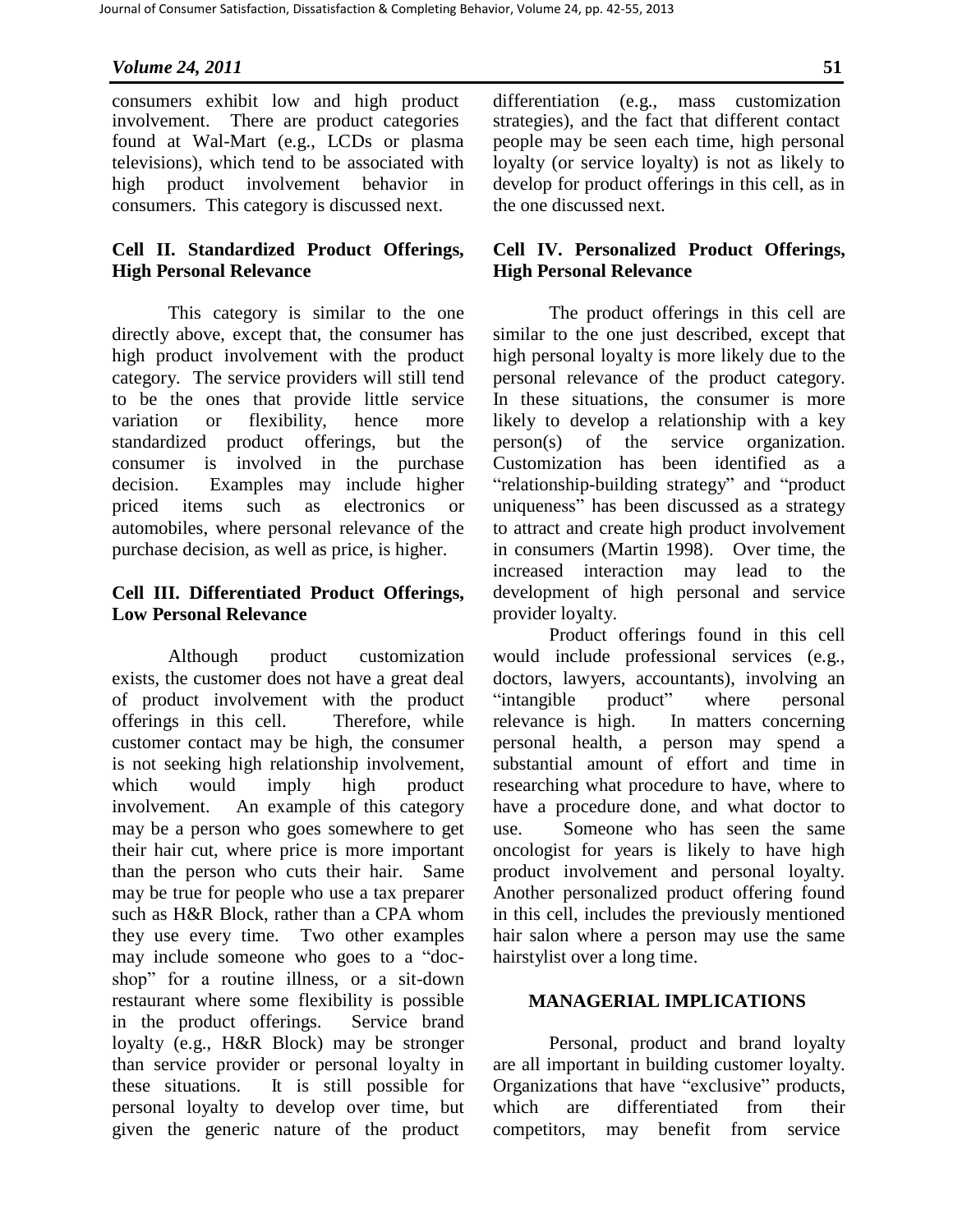#### **52** *Product, Brand, Personal and Service Provider Loyalty*

provider loyalty. Again, "product" as it has been used in this article, refers to intangible services and tangible consumer goods. A hospital that specializes in heart operations may acquire customers through their unique product offerings, resulting in high brand image. Same may be true for an insurance company, if their product offerings are uniquely differentiated from their competitors. In these situations, brand image is important in creating differentiation and the perception of high value. For retail organizations, creating product loyalty, leading to product brand and service brand loyalty, may result in service provider loyalty. The most important determinant of customer relationship involvement that leads to emotional commitment to an organization, however, is personal loyalty.

Personal loyalty represents both a competitive advantage and a risk for service organizations. Organizations must provide value, and their product offerings need to go beyond the capabilities of any individual employee, so if one person leaves, customers will still stay. Personal loyalty is important in creating service provider loyalty, and the rewards outweigh the organizational risk, if customers perceive the value they receive is attributed to the organization, and not just one individual. Organizations that have done a good job creating a brand image, which is broader than any one individual, include the Mayo Clinic and Harvard University. Unfortunately, without an understanding of their thoughts and feelings, an organization may not know whether their current customers are displaying a combination of personal loyalty and loyalty to their organization, or just personal loyalty.

Personal loyalty may be altogether absent in service designs consisting of low customization, interaction and product involvement, such as mass services (e.g., McDonalds, Wal-Mart), found in cell I of Figure 2. Furthermore, customers may not be looking for a relationship with a service provider for product offerings found in cell I

of this matrix. Therefore, an important implication of this matrix is that an organization should focus on increasing customer loyalty to their products and brands (product and service), especially with regard to the organization's product/brand, when product involvement is low and there exists little opportunity to increase customer loyalty through relationship involvement or personal loyalty. Service brand loyalty, in itself, may greatly influence customer patronage to a particular organization (e.g., a specific Wal-Mart) based on location, price, selection and availability of products in stock. Hence, as long as the consumer remains loyal to the service brand the organization benefits. It should be noted, however, that although the potential for building personal loyalty in these types of organizations is low, there is a potential to alienate customers due to poor employee behavior or attitude.

Even in the absence of product customization, when product involvement is high (cell II in Figure 2), organizations may have the opportunity to build customer relations through increased customer interaction. This may take the form of providing information and assurance to customers concerning product transactions. Even in mass services (e.g., retailing) repeat interactions with a salesperson (or similar type of company employee) may reinforce brand loyalty and lead to customer loyalty to the service provider for product offerings invoking high product involvement (e.g., see Brexendorf et al. 2010).

When customers are not looking for a relationship, but do encounter high contact with an organization's employees (cell III in Figure 2), there is an opportunity to provide "value" to customers that goes beyond a mass customization strategy. While efficiency is typically an important part of the competitive strategies for these types of product offerings, it may still be possible to develop a personal relationship with customers over time, since face-to-face contact is usually high. In addition, since there is generally some flexibility in the product/service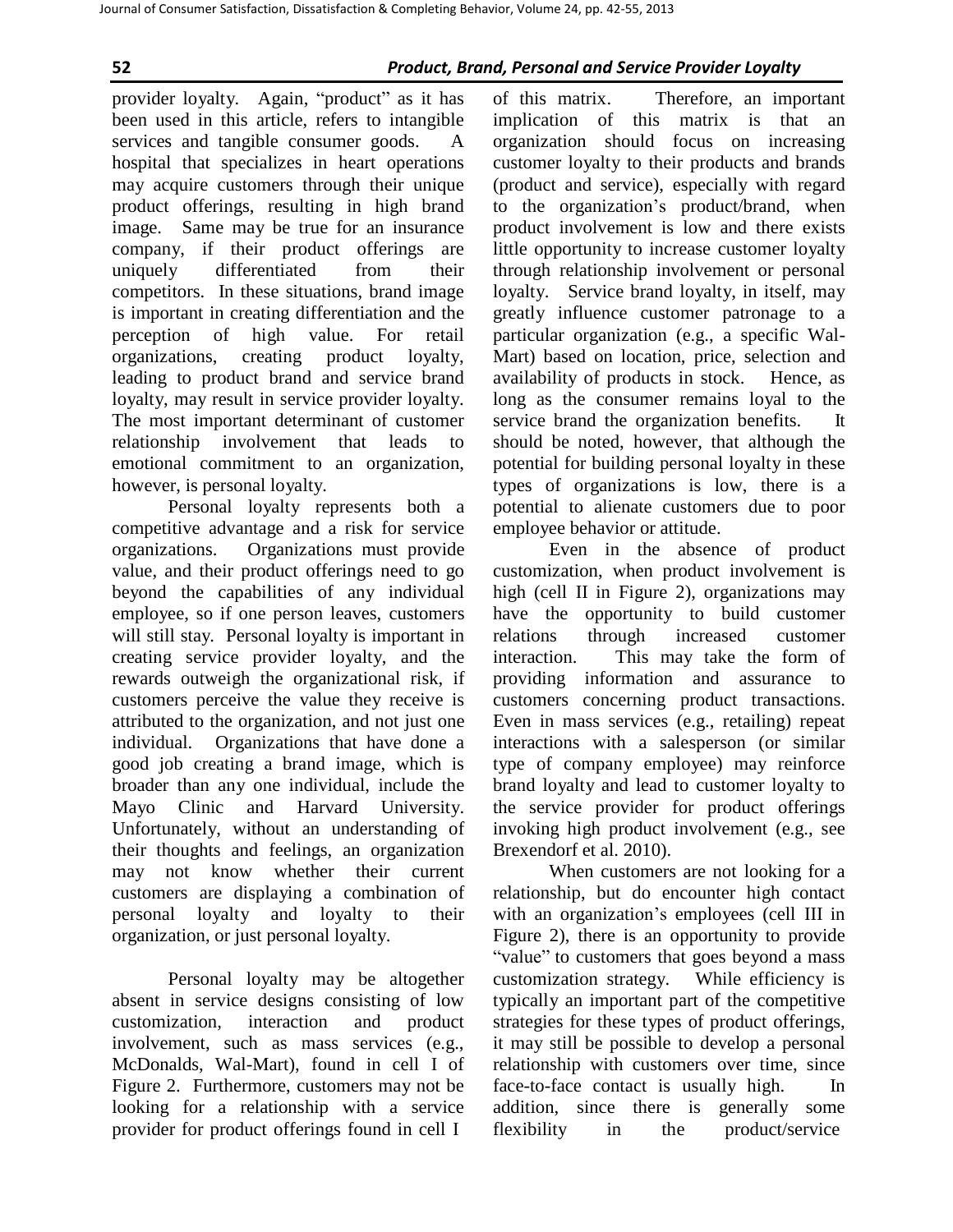specifications for these product offerings, there is the likelihood that personal and service loyalty may result. However, organizations should still focus on enhancing customer loyalty through ways that create product and brand loyalty in situations where customers are not looking for a relationship with the service organization.

Most service encounters involve some degree of personal contact and "truly loyal" customers possess emotional commitment to the service provider. Personal loyalty is most likely to be high for product offerings found in cell IV of Figure 2, where there is high product involvement and high product personalization. Having "truly loyal" customers represents the ideal situation for service providers, and is primarily found in service designs consisting of professional services. Therefore, in these situations employees play a crucial role in affecting customers' emotional attachment to the organization that leads to true loyalty.

#### **CONCLUSION**

Most past research on loyalty has focused on brand loyalty, with the brand being associated with consumer goods. There is much less emphasis in the research literature on other types of loyalty, especially involving service organizations, where service brand and service provider loyalty are important. Even in research that addresses service loyalty, or product and product brand loyalty, they usually are not addressed in the same work, but rather are treated as different research streams. This article takes a step towards filling this gap in the literature, and includes an examination of the relationships and interactions among product, brand, personal and service provider loyalty.

In addition, a matrix is presented for categorizing the nature of product offerings, and for evaluating the potential impact of personal loyalty on service provider loyalty associated with different levels of product involvement and customization. Within this matrix different service designs are implied,

which affect the degree to which personal loyalty is likely, and can be expected to have an influence on service provider loyalty. Service provider loyalty, as defined in this article, includes affective commitment, a high order emotion that occurs through relationships, and can be said to transcend the "commitment" demonstrated for "product" or "brand" loyalty.

For some product offerings (and related service designs), the most that an organization may hope for is to create customer "loyalty" through their products and brands (product and service), rather than through relationship involvement or "true service loyalty." Ideally, though, organizations that can build and sustain a combination of personal, product and brand loyalty, leading to service provider loyalty, have the greatest chance of attracting and maintaining loyal customers.

The potential for different types of loyalty to affect customer loyalty to service providers, for different service designs and product portfolios, warrants further reflection and investigation. Finally, the degree to which a consumer displays commitment to a brand (product or service) and service provider, has implications for how customers can be expected to respond to different loyalty incentives implemented by an organization. Studies integrating effective customer loyalty programs with different service designs are lacking in the literature, and this is another area ripe for research in the future.

#### **REFERENCES**

- Arbore, Alessandro, Paolo Guenzi and Andrea Ordanini (2009), "Loyalty Building, Relational Trade-offs and Key Service Employees: The Case of Radio DJs," *Journal of Service Management*, 20(3), 317-341.
- Binninger, Anne-Sophie (2008), "Exploring the Relationships between Retail Brands and Consumer Store Loyalty*," International Journal of Retail & Distribution Management*, 36(2), 94-110.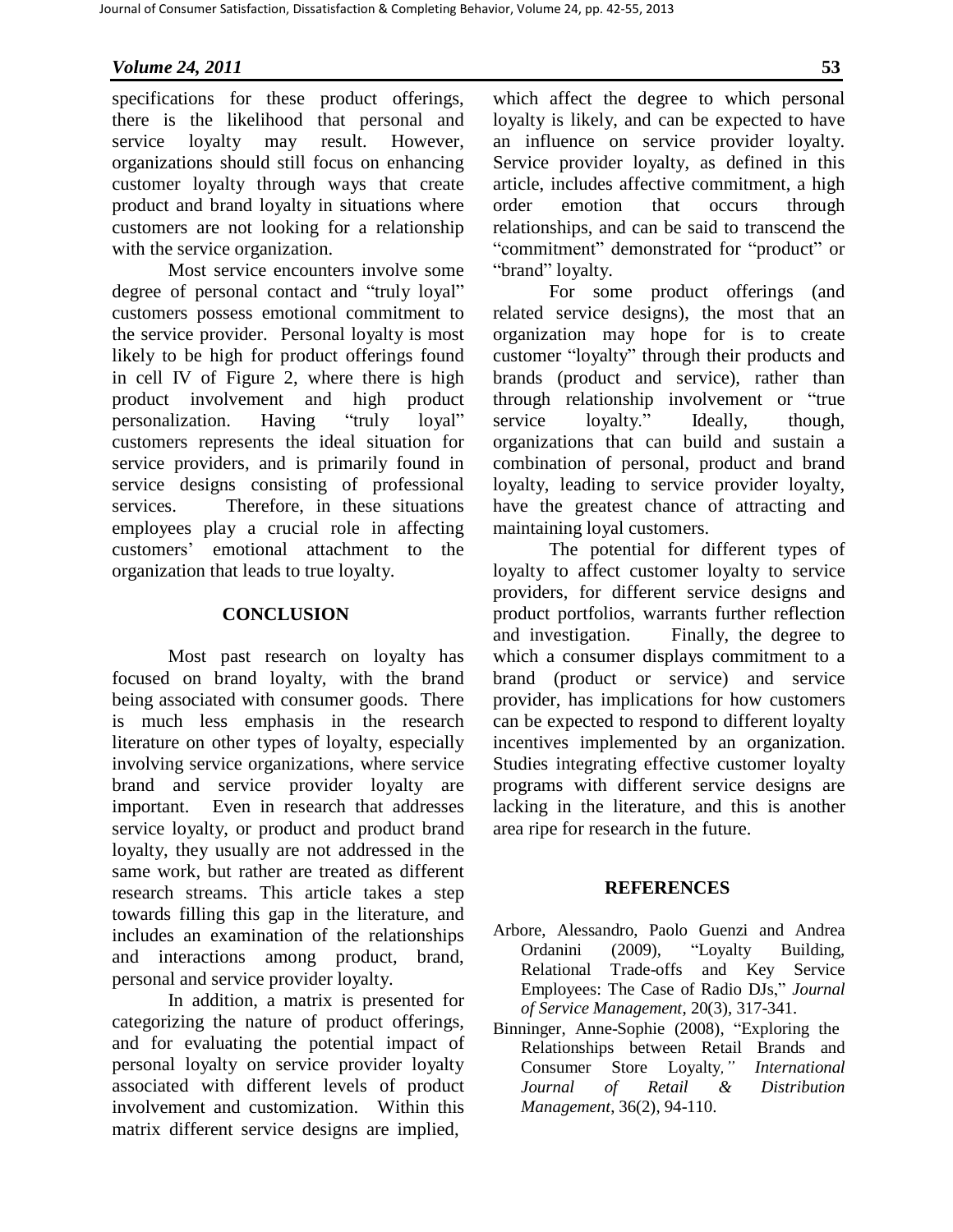- Bloemer, Josee, Ko De Ruyter and Martin Wetzels (1999), "Linking Perceived Service Quality and Service Loyalty: A Multi-Dimensional Perspective," *European Journal of Marketing*, 33 (11/12), 1082-1106.
- Bove, Liliana L. and Lester W. Johnson (2009), "Does "True" Personal or Service Loyalty Last? A Longitudinal Study," *Journal of Services Marketing*, 23(3), 187-194.
- Brexendorf, Tim Oliver, Silke Muhlmeier, Torsten Tomczak, Martin Eisend (2010), "The Impact of Sales Encounters on Brand Loyalty," *Journal of Business Research*, 63, 1148-1155.
- Corstjens, Marcel and Rajiv Lal (2000), "Building Store Loyalty through Store Brands*," Journal of Marketing Research*, 37(3), 281-291.
- Deming, Edwards W. (1986), "*Out of the Crisis*," Cambridge, MA: Massachusetts Institute of Technology Center for Advanced Engineering
- De Wulf, Kristof, Gaby Odekerken-Schroder, Frank Goedertier and Gino Van Ossel (2005), "Consumer Perceptions of Store Brands Versus National Brands," *The Journal of Consumer Marketing*, 22(4), 223-232.
- Dick, Alan S. and Kunal Basu (1994), "Customer loyalty: Toward an Integrated Conceptual Framework," *Journal of the Academy of Marketing Science*, 22, 99-113.
- Fishbein, Martin and Icek Ajzen (1975), *Belief, Attitude, Intention, and Behavior: An Introduction to Theory and Research*, Reading, Massachusetts and Menlo Park,
- California, Addison-Wesley Publishing Co. Fisk, Raymond P., Stephen J. Grove and Joby John (2004), *Interactive Services Marketing (Second Edition),* Boston and New York: Houghton Mifflin Company.
- Grisaffe, Doug (2001), "Loyalty-Attitude, Behavior, and Good Science: A Third Take on the Neal-Brandt Debate*," Journal of Consumer Satisfaction, Dissatisfaction and Complaining Behavior*, 14, 55-59.
- Gwinner, Kevin P, Dwayne D. Gremler and Mary Jo Bitner (1998), "Relational Benefits in Services Industries: The Customer's Perspective*," Journal of the Academy of Marketing Science*, 26(2), 101-114.
- Han, Xiaoyun, Robert J. Kwortnik Jr. and Chunxiao Wang (2008), "Service Loyalty: An Integrative Model and Examination across Service Contexts," *Journal of Service Research*, 11(1), 22-42.
- Hsieh, An-Tien and Chung-Kai Li (2008), "The Moderating Effect of Brand Image on Public Relations Perception and Customer Loyalty," *Marketing, Intelligence & Planning*, 26 (1), 26-42.
- Huang, Ying and Patricia Huddleston (2009), "Retailer Premium Own-Brands: Creating Customer Loyalty through Own-Brand Products Advantage," *International Journal of Retail & Distribution Management*, 37(11), 975-992.
- Jacoby, Jacob and Robert W. Chestnut (1978), *Brand Loyalty: Measurement and Management*, New York: Wiley.
- Jones, Tim and Shirley F. Taylor (2007), "The Conceptual Domain of Service Loyalty: How Many Dimensions?," *Journal of Services Marketing*, 21(1), 36-51.
- Kapferer, Jean-Noel and Gilles Laurent (1993), "Further Evidence on the Consumer Involvement Profile: Five Antecedents of Involvement," *Psychology and Marketing*, 10(4), 347-355.
- Keiningham, Timothy L., Terry G. Vavra, Lerzan Aksoy, and Henri Wallard (2005), "*Loyalty Myths: Hyped Strategies That Will Put You Out of Business—and Proven Tactics that Really Work*," Hoboken, New Jersey, John Wiley & Sons, Inc.
- Krajewski, Lee J. and Larry P. Ritzman (2002), *Operations Management: Strategy and Analysis*, 6 th edition, Prentice Hall.
- Marandi, Ebi, Ed Little and Yasmin Sekhon (2006), "The Impact of Personal Values on Perception of Service Provider Empathy and Customer Loyalty," *The Business Review, Cambridge*, 5(2), 339-343.
- Martin, Charles L. (1998), Relationship Marketing: A High-Involvement Product Attribute Approach, *Journal of Product & Brand Management*, 7(1), 6-26.
- Martisiute, Sandra, Gabriele Vilutyte and Dainora Grundey (2010), "Product or Brand? How Interrelationship between Customer Satisfaction and Customer Loyalty Work," *European Journal of Interdisciplinary Studies*, June 2010, 5-15.
- McCaslin, Martin (2001), "Customer Loyalty is the Holy Grail for Insurance Businesses Today," *National Underwriter (Life & Health/Financial Services Edition)*, 50, 2001.